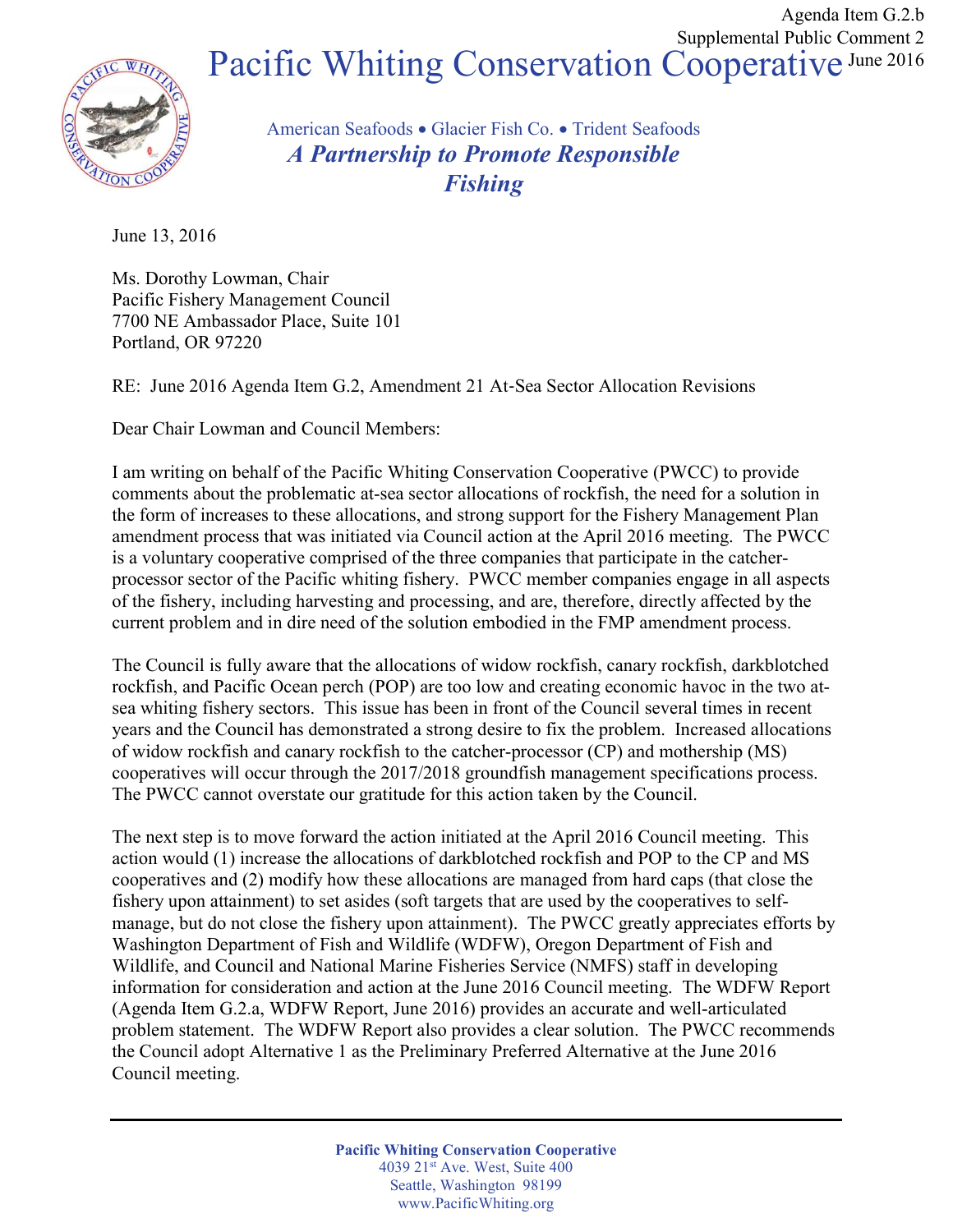As noted in the WDFW Report, "On the issue of the option of allocations (Option A) versus setasides (Option B), the Council's motion stated a preference for the latter but expressed the intent to keep the amounts as allocations if the change to set-asides would compromise implementation of the change in time for the 2017 fishing season." The PWCC has stated (in public testimony at the April 2016 Council meeting) a strong preference for the use of set asides to manage incidental catch of these species because it provides a better means to optimize our whiting harvest and minimize our incidental catches of all non-target species. However, we agree that getting increased amounts of darkblotched rockfish and POP by the start of the 2017 whiting season is paramount. We presume forthcoming staff analysis will help to elucidate the choice between sub-options A and B, and will provide additional comments as warranted.

As the Council considers taking action, it is critical to recognize that this action would not create a conservation risk for either darkblotched rockfish or POP. Since 2011, annual catches of both species have been well below their respective annual catch limits (ACL). The following data is from the 2011-2014 Annual Total Mortality Reports:

Darkblotched Rockfish

| ۰. |
|----|
|----|

| Year | <b>Total Catch</b> | ACL | Year | <b>Total Catch</b> | <b>ACL</b> |
|------|--------------------|-----|------|--------------------|------------|
| 2011 | 133                | 298 | 2011 | 62                 | 180        |
| 2012 | 105                | 296 | 2012 | 56                 | 183        |
| 2013 | 133                | 317 | 2013 | 58                 | 150        |
| 2014 | .40                | 330 | 2014 | 56                 | .53        |

The total increased amounts of darkblotched rockfish (22.0 mt) and POP (17.6 mt) would not cause a risk of exceeding either ACL. However, these increased amounts would be of great benefit to the CP and MS cooperatives.

Current conditions in the fishery are far from optimal. Early in the 2016 season, the CP sector found relatively good fishing with low bycatch in an area off southern Oregon. However, over time, as the whiting continued their annual northward migration, catch rates dropped to economically inefficient levels. Fishing was clean, but it was far from good. The CP fleet then moved north to relatively good fishing off Washington, but in areas with a much greater likelihood of encountering darkblotched rockfish and POP. As the CP fleet finishes the spring fishery, every tow is a gamble. We have been fortunate to date and no lightning has struck, but it is a stressful time on the grounds.

While lightning strikes have been avoided, an even greater problem is caused by low level, chronic catches of darkblotched rockfish and POP. We estimate that if each tow had four darkblotched rockfish we would attain our darkblotched rockfish allocation well before we catch our whiting. Under the current system, if this happens we must stop fishing even though there is no conservation problem, resulting in tens of millions of dollars in foregone revenue and the loss of nearly a thousand family wage jobs. Therefore, to save our fishery, the CP fleet endeavors to find areas where there is little to no darkblotched rockfish or POP. We are forced to choose economic inefficiency to avoid fishery closure. This comes at a significant cost. Moreover, it extends our time on the water; more time means more tows, which means more chances for